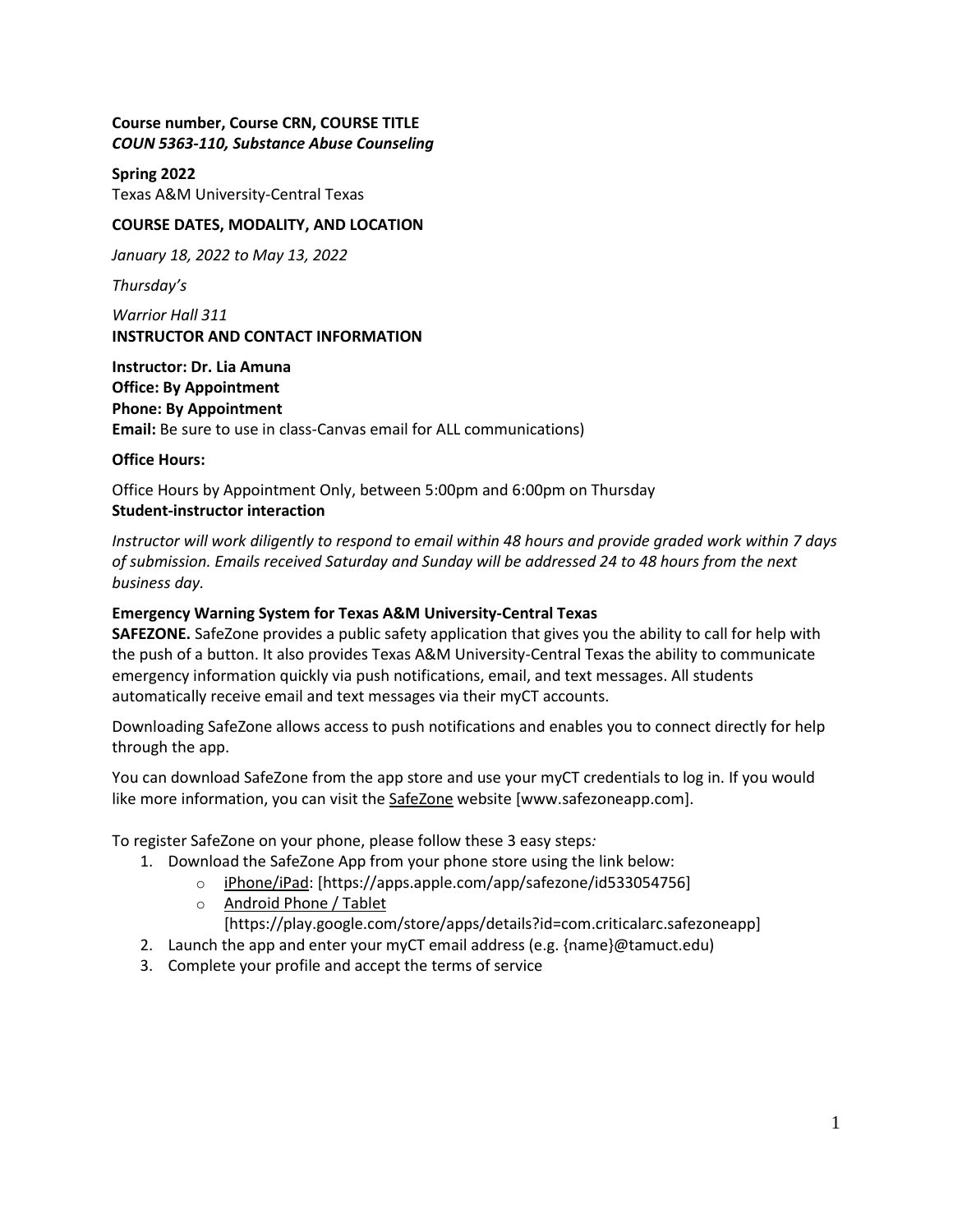### **COURSE INFORMATION**

#### **Course Overview and description**

*Study addiction counseling. Special emphasis is given to models of addiction, chemical dependence, process addictions, co-dependence and related ethical concerns. This course will focus on the theory and practice of addiction treatment. The course content requires a basic knowledge of substance abuse etiology and an understanding of counseling theories. All graded work in the course will be submitted online through the Canvas learning system.*

# **Course Objective or Goal Student Learning Outcomes:**

STUDENT LEARNING OUTCOMES:

1. Students will gain an understanding of the counseling profession and its specialty areas to include theories and etiologies of addition and addiction behavior, biopsychosocial case conceptualization and treatment planning, and diagnostic classifications system.

2. Students will demonstrate understanding of a variety of helping strategies for reducing the negative effects of substance use, abuse, dependence, and addictive disorders to include multi- cultural and pluralistic characteristics and spiritual beliefs.

3. Identify crisis intervention, trauma-informed, and community-based strategies, suicide prevention strategies and diagnostic processes.

## **Competency Goals Statements (certification or standards)**

In accordance with CACREP best practices standards for all counselors-in-training development, the following areas will be promoted in this course:

| <b>CACREP Standard Activity SLOs</b>                    | <b>Activity</b>          | <b>SLOs</b>      |
|---------------------------------------------------------|--------------------------|------------------|
| Common Core for all students:                           |                          |                  |
| a. history and philosophy of the counseling profession  | <b>Online Trainings</b>  | SLO <sub>1</sub> |
| and its                                                 |                          |                  |
| specialty areas (IIF1a);                                |                          |                  |
| b. the multiple professional roles and functions of     | <b>Interview Project</b> | SLO <sub>1</sub> |
| counselors                                              |                          |                  |
| across specialty areas, and their relationships with    |                          |                  |
| human service                                           |                          |                  |
| and integrated behavioral health care systems,          |                          |                  |
| including interagency and inter-organizational          |                          |                  |
| collaboration and consultation                          |                          |                  |
| $(IIF1b)$ ;                                             |                          |                  |
|                                                         |                          |                  |
|                                                         |                          |                  |
| c. counselors' roles and responsibilities as members of | <b>Interview Project</b> | SLO <sub>3</sub> |
| interdisciplinary community outreach and emergency      |                          |                  |
| management response teams (IIF1c);                      |                          |                  |
| d. professional organizations, including membership     | <b>Online Trainings</b>  | SLO 3            |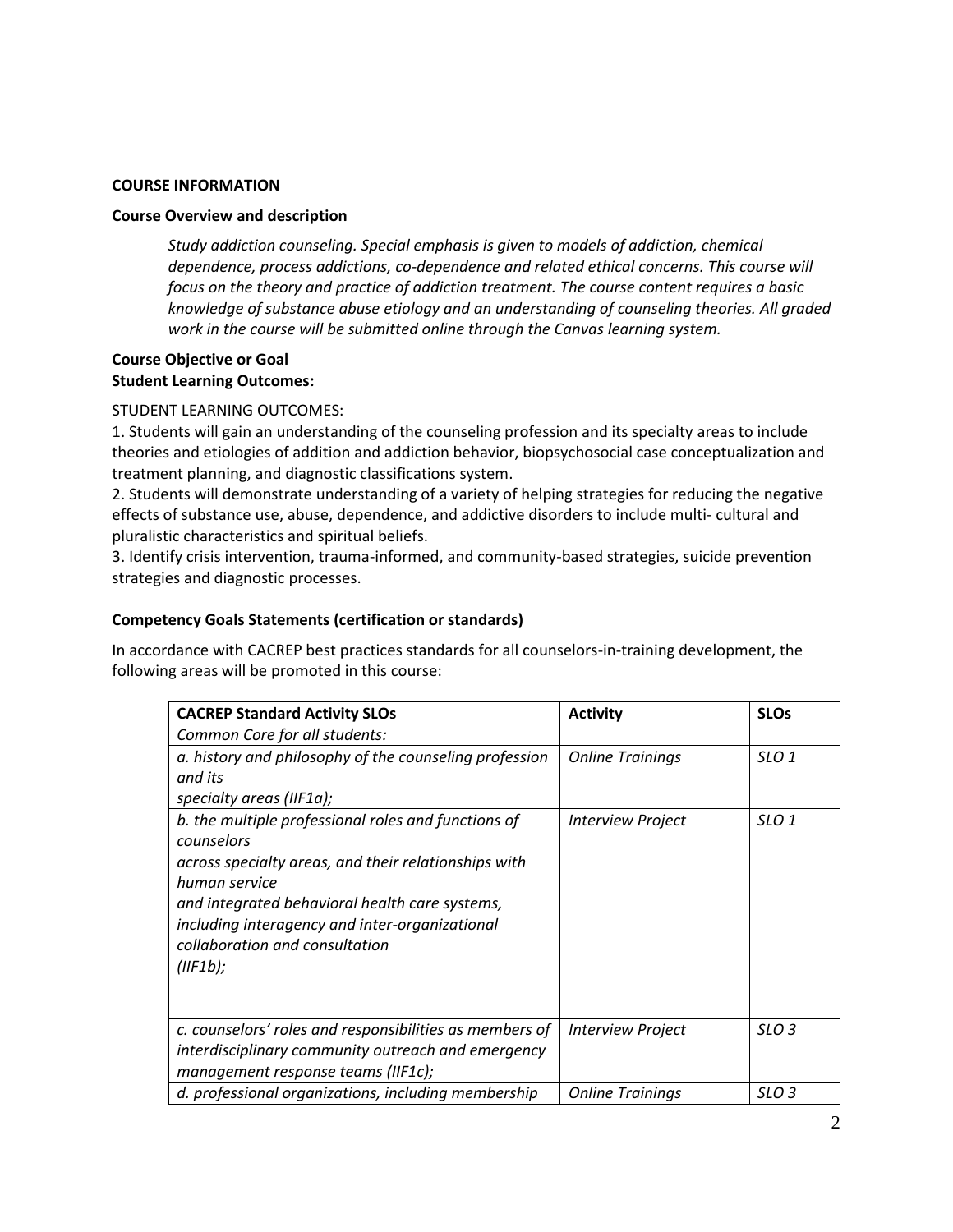| benefits, activities, services to members, and current  |                                           |                  |
|---------------------------------------------------------|-------------------------------------------|------------------|
| issues (IIF1f);                                         |                                           |                  |
| e. professional credentialing, including certification, | <b>Online Trainings</b>                   | SLO <sub>3</sub> |
| licensure, and accreditation practices and standards,   |                                           |                  |
| and the effects of                                      |                                           |                  |
| public policy on these issues (IIF1g);                  |                                           |                  |
| f. multicultural and pluralistic characteristics within | <b>Substance Abuse Case</b>               | SLO <sub>1</sub> |
| and among diverse groups nationally and                 | Conceptualization and                     |                  |
| internationally (IIF2a);                                | <b>Treatment</b>                          |                  |
|                                                         | Plan Paper                                |                  |
| g. the impact of spiritual beliefs on clients' and      | Abstinence Project                        | SLO <sub>2</sub> |
| counselors' worldview (IIF2g);                          |                                           |                  |
| h. knowledge of theories and etiology of addictions     | <b>Substance Abuse Case</b>               | SLO 1, 2,        |
| and addictive behaviors (IIF3d);                        | Conceptualization and                     | 3                |
|                                                         | <b>Treatment</b>                          |                  |
|                                                         | Plan Paper<br><b>Substance Abuse Case</b> | SLO <sub>1</sub> |
| i. multicultural competencies (IIF2c).                  | Conceptualization and                     |                  |
|                                                         | <b>Treatment</b>                          |                  |
|                                                         | Plan Paper                                |                  |
| j. identification of evidence base practices(IIF8b)     | <b>Substance Abuse Case</b>               | SLO <sub>1</sub> |
|                                                         | Conceptualization and                     |                  |
|                                                         | <b>Treatment</b>                          |                  |
|                                                         | Plan Paper                                |                  |
| <b>Standards for Clinical Mental Health Counseling</b>  |                                           |                  |
| 1. Understands theories and models related to clinical  | <b>Online Trainings</b>                   | SLO <sub>1</sub> |
| mental health counseling (CMHC: 5C1b);                  | <b>Substance Abuse Case</b>               |                  |
|                                                         | Conceptualization and                     |                  |
|                                                         | <b>Treatment</b>                          |                  |
|                                                         | Plan Paper                                |                  |
| 2. Understands principles, models, and                  | <b>Online Trainings</b>                   | SLO <sub>1</sub> |
| documentation formats of                                | <b>Substance Abuse Case</b>               |                  |
| biopsychosocial case conceptualization and treatment    | Conceptualization and                     |                  |
| planning                                                | <b>Treatment</b>                          |                  |
| (CMHC 5C1c);                                            | Plan Paper                                |                  |
| 3. Knows the neurobiological and medical foundation     | <b>Reflection Paper</b>                   | SLO <sub>3</sub> |
| and etiology of addiction and co-occurring disorders    |                                           |                  |
| (CMHC: 5C1d);                                           |                                           |                  |
| 4. Knows the etiology, nomenclature, treatment,         | Substance Abuse Case                      | SLO <sub>2</sub> |
| referral, and prevention of mental and emotional        | Conceptualization and                     |                  |
| disorders (CMHC: 5C2b);                                 | <b>Treatment</b>                          |                  |
|                                                         | Plan Paper                                |                  |
| 5. Understands the mental health service delivery       | <b>Online Trainings</b>                   | SLO <sub>2</sub> |
| modalities within the continuum of care, such as        | <b>Substance Abuse Case</b>               |                  |
| inpatient, outpatient, partial treatment and aftercare, | Conceptualization and                     |                  |
| and the mental health counseling                        | <b>Treatment</b>                          |                  |
|                                                         |                                           |                  |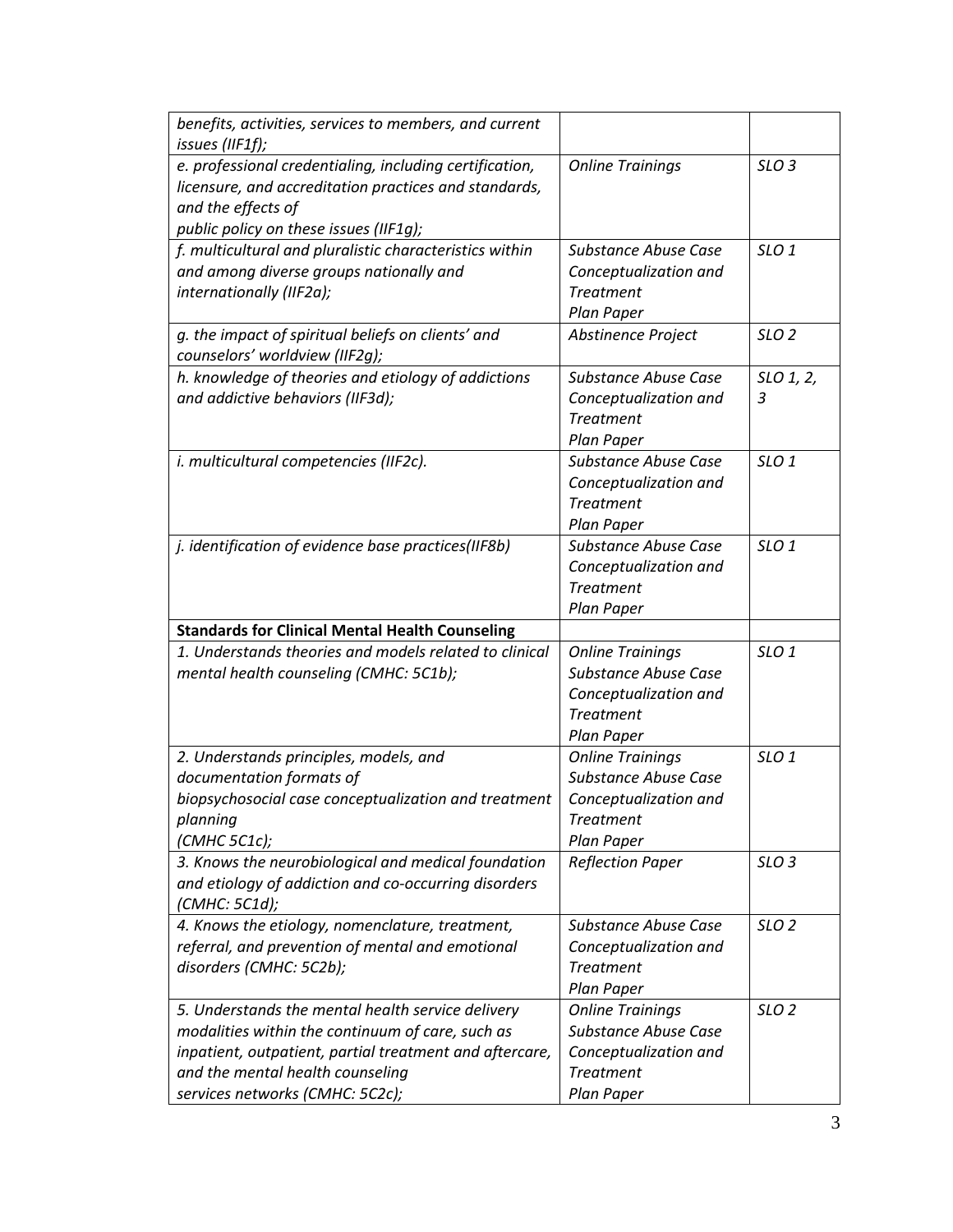| 6. Understands the diagnostic process, including       | <b>Online Trainings</b>     | SLO <sub>2</sub> |
|--------------------------------------------------------|-----------------------------|------------------|
| differential diagnosis and the use of current          | <b>Substance Abuse Case</b> |                  |
| diagnostic classification systems, including the       | Conceptualization and       |                  |
| Diagnostic and Statistical Manual of Mental Disorders  | <b>Treatment</b>            |                  |
| (DSM) and the International Classification of Diseases | Plan Paper                  |                  |
| (ICD)(CMHC:5C2d);                                      |                             |                  |
| 7. Understands the potential for substance use         | <b>Online Trainings</b>     | SLO <sub>3</sub> |
| disorders to mimic and/or co-occur with a variety of   |                             |                  |
| neurological, medical, and psychological disorders     |                             |                  |
| (CMHC:C52e);                                           |                             |                  |
| 8. Understands impact of crisis and trauma on          | Substance Abuse Case        | SLO1             |
| individuals with mental health diagnoses               | Conceptualization and       |                  |
| (CMHC:5C2f);                                           | <b>Treatment</b>            |                  |
|                                                        | Plan Pape                   |                  |
| 9. Understands the impact of biological and            | Substance Abuse Case        | SLO <sub>3</sub> |
| neurological mechanisms on mental health               | Conceptualization and       |                  |
| $(CMHC:5C2q)$ ;                                        | <b>Treatment</b>            |                  |
|                                                        | Plan Paper                  |                  |
| 10. Understands classifications, indications, and      | Substance Abuse Case        | SLO 1 & 3        |
| contraindications of commonly prescribed               | Conceptualization and       |                  |
| psychopharmacological medications for                  | <b>Treatment</b>            |                  |
| appropriate medical referral and consultation          | Plan Paper                  |                  |
| (CMHC:5C2h);                                           |                             |                  |

## **Required Reading and Textbook(s)**

Capuzzi, D and Stauffer, M. *Foundations of Addictions Counseling*. (2019) (4th ed.)

Recommended: American Psychological Association. (2020). *Publication manual of the American Psychological*

*Association* (7th ed.). Washington, DC: American Psychological Association

## **COURSE REQUIREMENTS**

Course Requirements: (include point values for each- not just a percentage)

**Online Trainings (10 points each x 2 = 20 points):** *Each student will individually complete 2 online trainings (Foundations of SBIRT and Essential Substance Abuse Skills: Foundations for Working with Addictions) by the dates designated in the course schedule and on Canvas. These are designed to deepen students' knowledge and skills in substance abuse counseling. Print the corresponding certificate of completion and turn in via Canvas. Students will need to register for a free account at [https://healtheknowledge.org.](https://healtheknowledge.org/)*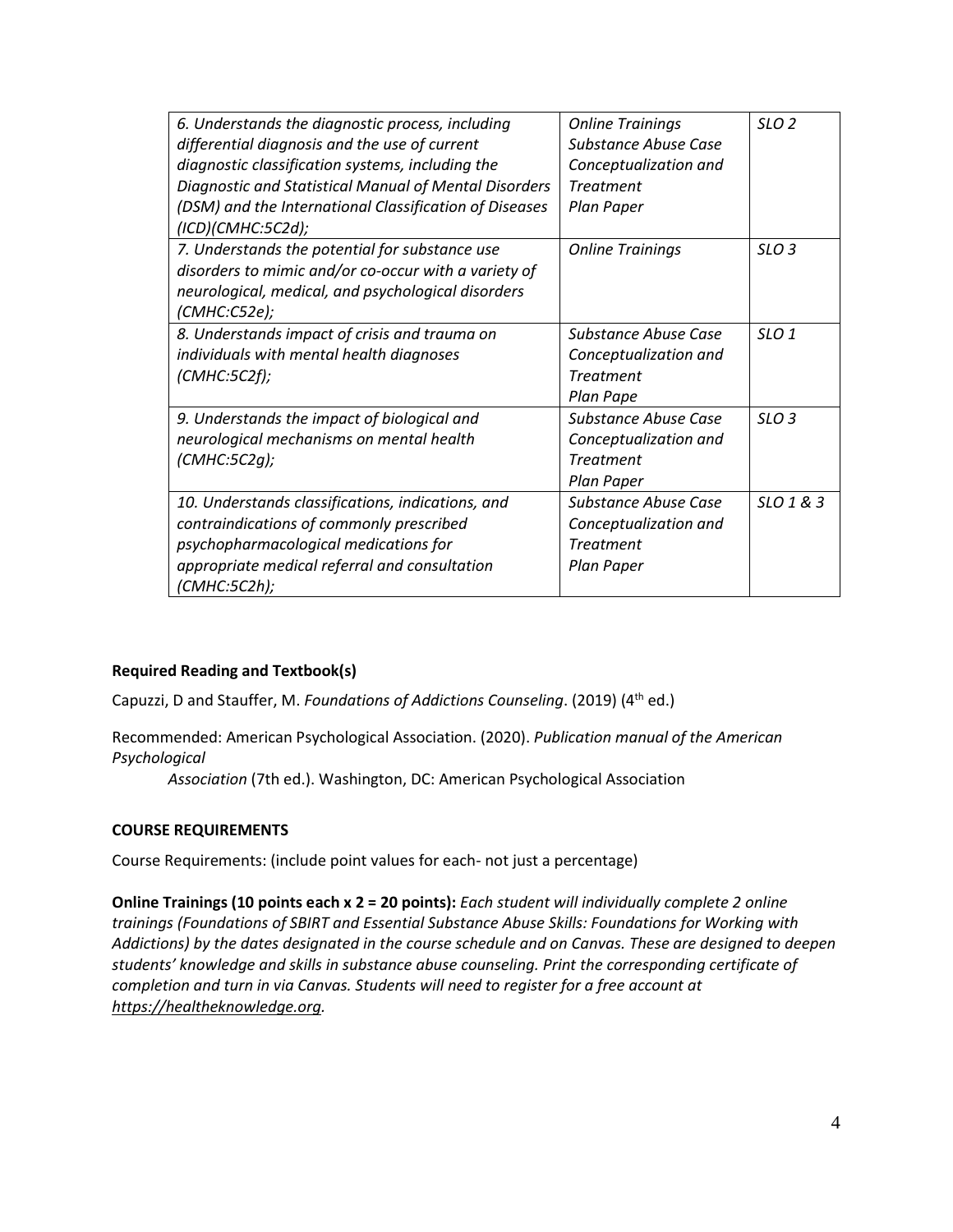# SBIRT Training:<https://healtheknowledge.org/course/view.php?id=20>

Essential Substance Abuse Skills: Foundations for Working with Addictions Training: <https://healtheknowledge.org/course/view.php?id=17>

**Abstinence Project (20 points):** This exercise is designed to help you experience some of the feelings/thoughts that individuals with substance abuse disorders experience when they quit their drug or behavior of choice. This exercise requires that you give up a substance (e.g., nicotine, caffeine, or alcohol) or a behavior (e.g., Internet use, eating sweets, playing video/computer games, watching television, cell-phone usage) for a period of 5 weeks. The purpose of this project is to increase empathy for those who are asked to abstain from something desirable. The project does not serve to emulate recovery, but rather to increase empathy and foster insight into the psychological aspects of abstinence. Students should brainstorm positive substitutes for the activity/item/behavior from which they are abstaining.

Rubric for the assignment posted on Canvas.

# This assignment has two parts:

Part 1: Write a "**Goodbye Letter to my Substance/Behavior**:" (10 points) Written in the first person to the substance/behavior from which you are abstaining, will be due before the abstinence period begins.

- This 1 2 page paper (APA format to include a cover page) is to be written to the substance or behavior from which you are abstaining. This is to be written in the first person (e.g., "caffeine, you have always been there for me in the morning…") and should cover the following 5 areas:
	- $\circ$  How my addictive substance/behavior is loved and is considered a "friend"
	- o How my addictive substance/behavior is sensual (appeals to my senses)
	- $\circ$  How my addictive substance/behavior provides "healing" or is a "balm" to my emotional wounds
	- o How my addictive substance/behavior controls and promotes my feelings of helplessness and entrapment
	- o How my addictive substance/behavior is hated what it has "cost" me.

Part 2: **Summary paper**: (10 points) This is to be a 3-page paper (APA format to include a cover page) describing the abstinence experience (e.g., did you succeed or fail, what influenced you, what was the process like for you, etc.) and will serve as the conclusion to your overall experience.

- o Did you succeed or fail?
- o What influenced you?
- o What was the process of abstinence like for you?
- o What did you learn from this project?
- $\circ$  What lessons can you take from this experience into your work with substance abuse issues?

**Interview Project (20 points):** Each student individually will interview a licensed chemical dependency counselor (LCDC). Students may not interview any of the current faculty in the CMHC program. The focus of the interview will be on the professional's experience in providing substance abuse counseling services. Students will write a 2-3 page paper summarizing the interview and must follow APA 7 formatting guidelines including cover page, citations, and a reference section. An abstract is not necessary. Rubric for the assignment posted on Canvas.

Use the following interview guide: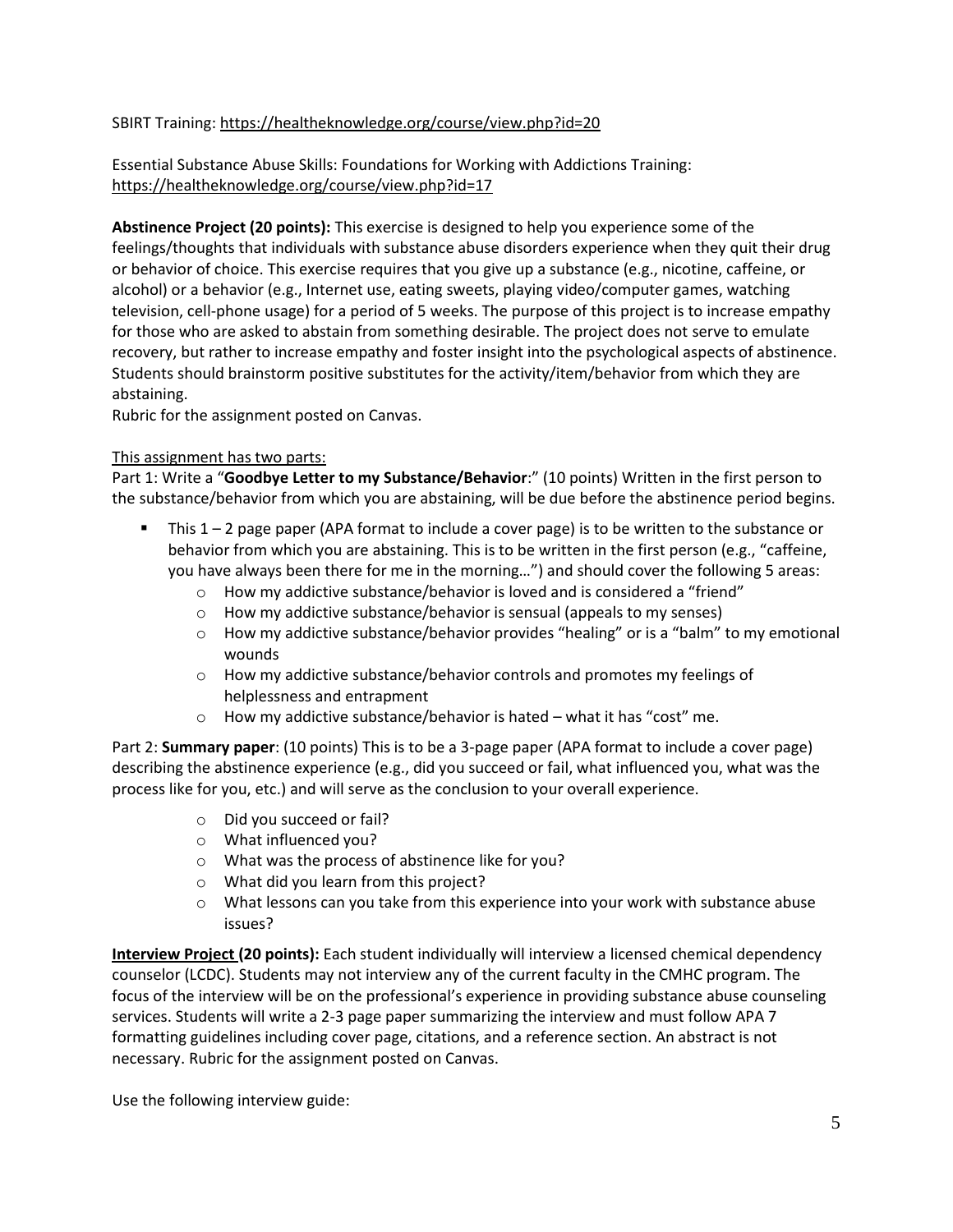• What qualities or characteristics might enhance your ability to provide substance abuse counseling services?

- What professional training experiences are important in learning to be an effective LCDC?
- What settings have you worked in as a LCDC?
- Which setting was most rewarding? Which setting was most challenging?
- How do you manage the stress associated with substance abuse counseling?
- What self-care strategies do you engage in that help you manage stress?
- What advice would you give someone wanting to work as a substance abuse counselor?

**Substance Abuse Case Conceptualization and Treatment Plan** (30 points): Students will write a case conceptualization and intervention plan paper (5-6 pages minimum – without cover page & references; APA 7 formatting required including cover page and references) based on a character from one of these approved movies

(options: Rachel Getting Married, 28 Days, Shattered Spirits, When a Man Loves a Woman, Half Nelson, Walk the Line, A Star is Born, Flight, Gia).

Rubric for the assignment posted on Canvas.

Students will address the following:

- Substances abused and implications of abuse;
- Biological predispositions;
- Family considerations;
- Cultural considerations;
- Ethical considerations;
- Legal considerations;
- Substance Abuse Diagnosis
- Proposed Substance Abuse Treatment Model (Therapy Model)
- Treatment Plan and Interventions

Weekly Quizzes (10 points): Students will be expected to complete participate in the weekly quizzes. Information will be provided in Canvas

## **Grading Criteria Rubric and Conversion**

*Rubrics will be provided in Canvas*

| <b>Activity</b>                               | <b>Points</b> |
|-----------------------------------------------|---------------|
| Online Trainings (2 x 10 points each)         | 20 points     |
| Abstinence Project (2 parts x 10 points each) | 20 points     |
| <b>Interview Project</b>                      | 20 points     |
| Substance Abuse Case Conceptualization and    | 30 points     |
| <b>Treatment Plan Paper</b>                   |               |
| <b>Weekly Quiz</b>                            | 10 points     |
| Total                                         | 100 points    |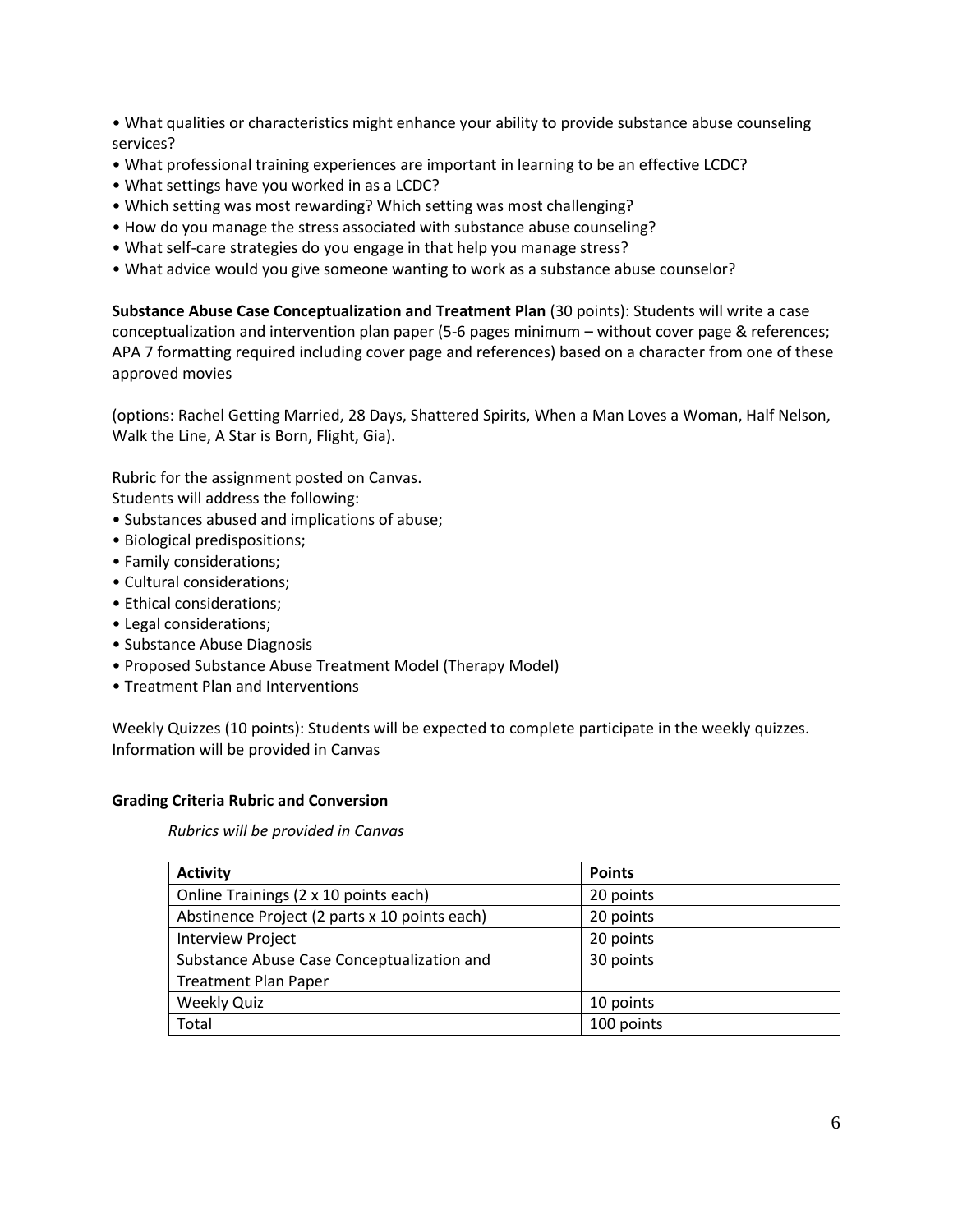Grading Equivalent  $93-100 = A$  $80-92 = B$  $70 - 79 = C$  $60-69 = D$  $59 - Below = F$ 

# **Posting of Grades**

*Grades will be posted within 7 days of assignment submission*

## **Grading Policies**

*Late work will receive an automatic grade of zero* 

| Week                              | <b>Assigned Readings</b>                        | <b>Assignments Due</b>                                                   |
|-----------------------------------|-------------------------------------------------|--------------------------------------------------------------------------|
| Week 1: 1/20/22                   | <b>Review Syllabus</b>                          | <b>Review the Syllabus</b>                                               |
| Week 2: 1/27/22                   | Chapters 1 & 2<br>Capuzzi & Stauffer            | <b>Weekly Quiz</b>                                                       |
| Week 3: 02/03/22                  | Chapter 3 & 4 Capuzzi &<br><b>Stauffer</b>      | <b>Weekly Quiz</b>                                                       |
| Week 4: 02/10/22                  | Chapter 5 & 6 Capuzzi &<br><b>Stauffer</b>      | <b>Weekly Quiz</b>                                                       |
| Week 5: 02/17/22                  | <b>Chapter 7 Capuzzi &amp; Stauffer</b>         | <b>Abstinence Project Part 1 Due</b><br>by 6pm                           |
| Week 6:02/24/22                   | <b>Chapter 8 Capuzzi &amp; Stauffer</b>         | <b>Weekly quiz</b>                                                       |
| Week 7: 03/03/22                  | Chapter 9 Capuzzi & Stauffer                    | Online Training #1 Due by 6pm                                            |
| Week 8: 03/10/22                  | <b>Chapter 10 Capuzzi &amp; Stauffer</b>        | <b>Weekly Quiz</b>                                                       |
| <b>Spring Break 03/14 - 03/18</b> |                                                 |                                                                          |
| Week 9: 03/24/22                  | <b>Chapter 11 Capuzzi &amp; Stauffer</b>        | Online Training # 2 Due by 6pm<br><b>Weekly Quiz</b>                     |
| Week 10: 03/31/22                 | Chapter 12 & 13 Capuzzi &<br><b>Stauffer</b>    | <b>Interview Project Due by 6pm</b>                                      |
| Week 11: 04/04/22                 | <b>Chapter 14 Capuzzi &amp; Stauffer</b>        | <b>Weekly Quiz</b>                                                       |
| Week 12: 04/21/22                 | Chapter 15 Capuzzi & Stauffer                   | <b>Weekly Quiz</b>                                                       |
| Week 13: 04/28/22                 | Chapter 16 Capuzzi & Stauffer                   | <b>Abstinence Project Part 2 Due</b><br>by 6pm<br><b>Weekly Quiz</b>     |
| Week 14: 05/05/22                 | Chapter 17, 18, 19 Capuzzi &<br><b>Stauffer</b> | <b>Weekly Quiz</b>                                                       |
| Finals Week: 05/12/2022           |                                                 | <b>Substance Abuse Case &amp;</b><br><b>Treatment Plan Due by 6:00pm</b> |

#### **COURSE OUTLINE AND CALENDAR**

**\*Professor reserves the right to amend the syllabus at any time\***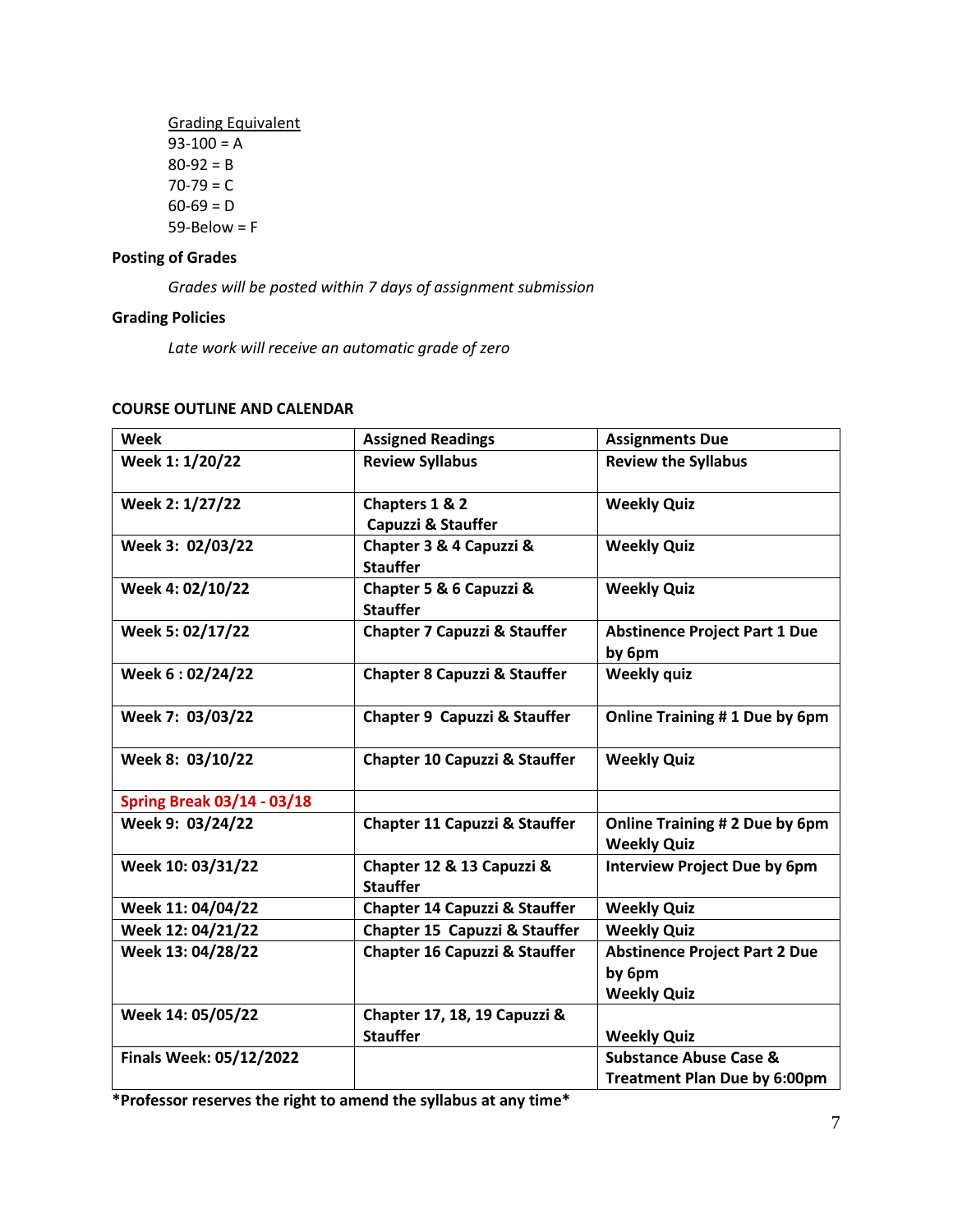### **Important University Dates**

*[http://catalog.tamuct.edu/undergraduate\\_catalog/general](http://catalog.tamuct.edu/undergraduate_catalog/general-information/academic20calendars20and20final20exam20schedule/)[information/academic20calendars20and20final20exam20schedule/](http://catalog.tamuct.edu/undergraduate_catalog/general-information/academic20calendars20and20final20exam20schedule/)*

#### **TECHNOLOGY REQUIREMENTS AND SUPPORT**

#### **Technology Requirements**

This course will use the A&M-Central Texas Instructure Canvas learning management system. **We strongly recommend the latest versions of Chrome or Firefox browsers. Canvas no longer supports any version of Internet Explorer.**

Logon to A&M-Central Texas Canvas [https://tamuct.instructure.com/] or access Canvas through the TAMUCT Online link in myCT [https://tamuct.onecampus.com/]. You will log in through our Microsoft portal.

Username: Your MyCT email address. Password: Your MyCT password

#### **Canvas Support**

Use the Canvas Help link, located at the bottom of the left-hand menu, for issues with Canvas. You can select "Chat with Canvas Support," submit a support request through "Report a Problem," or call the Canvas support line: 1-844-757-0953.

For issues related to course content and requirements, contact your instructor.

#### **Online Proctored Testing**

A&M-Central Texas uses Proctorio for online identity verification and proctored testing. This service is provided at no direct cost to students. If the course requires identity verification or proctored testing, the technology requirements are: Any computer meeting the minimum computing requirements, plus web camera, speaker, and microphone (or headset). Proctorio also requires the Chrome web browser with their custom plug in.

## **Other Technology Support**

For log-in problems, students should contact Help Desk Central, 24 hours a day, 7 days a week

Email: [helpdesk@tamu.edu](mailto:helpdesk@tamu.edu) Phone: (254) 519-5466 [Web Chat:](http://hdc.tamu.edu/) [http://hdc.tamu.edu] *Please let the support technician know you are an A&M-Central Texas student.*

## **UNIVERSITY RESOURCES, PROCEDURES, AND GUIDELINES**

## **Drop Policy**

If you discover that you need to drop this class, you must complete the [Drop Request](https://dynamicforms.ngwebsolutions.com/casAuthentication.ashx?InstID=eaed95b9-f2be-45f3-a37d-46928168bc10&targetUrl=https%3A%2F%2Fdynamicforms.ngwebsolutions.com%2FSubmit%2FForm%2FStart%2F53b8369e-0502-4f36-be43-f02a4202f612) Dynamic Form through Warrior Web.

[https://dynamicforms.ngwebsolutions.com/casAuthentication.ashx?InstID=eaed95b9-f2be-45f3-a37d-46928168bc10&targetUrl=https%3A%2F%2Fdynamicforms.ngwebsolutions.com%2FSubmit%2FForm%2 FStart%2F53b8369e-0502-4f36-be43-f02a4202f612].

Faculty cannot drop students; this is always the responsibility of the student. The Registrar's Office will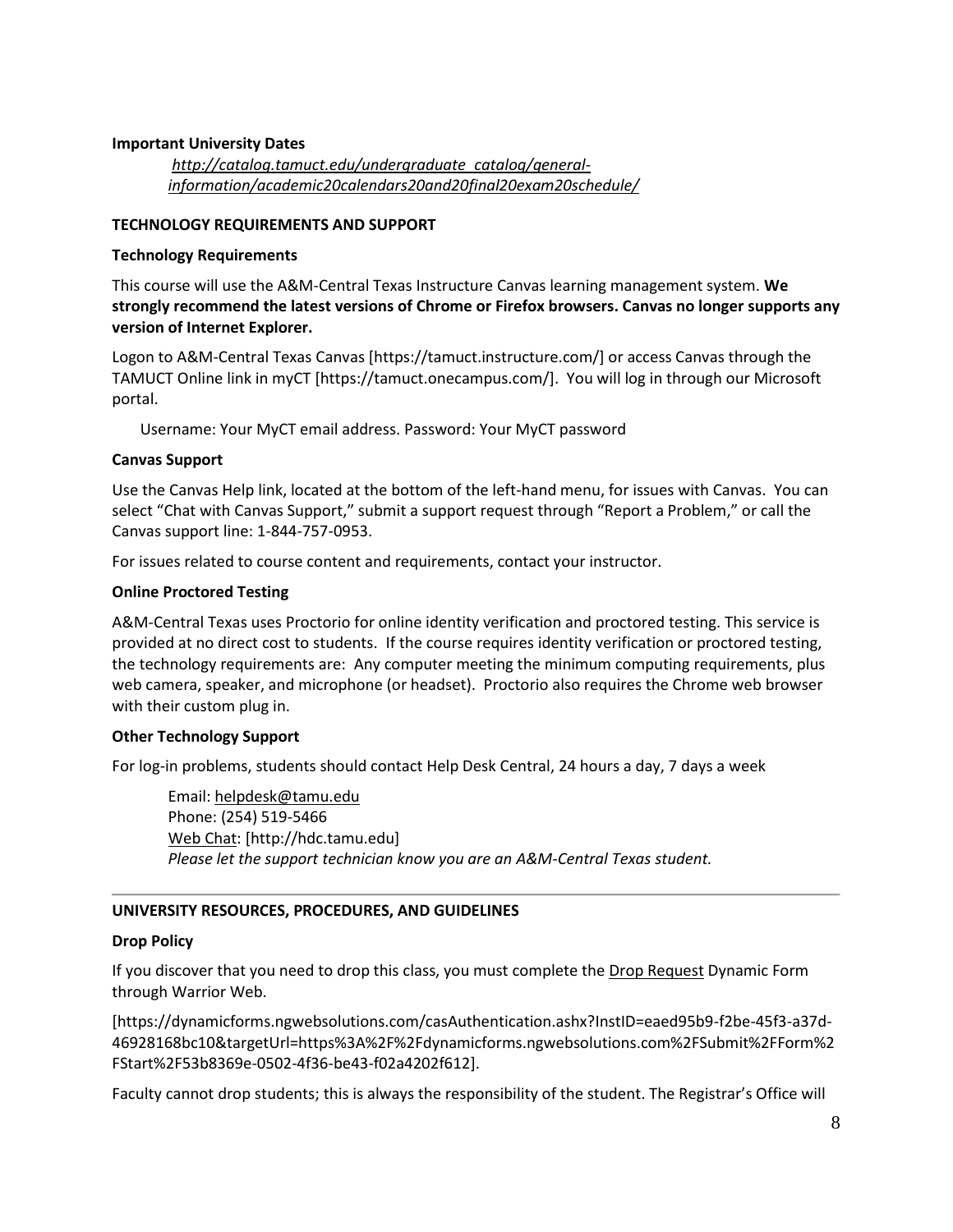provide a deadline on the Academic Calendar for which the form must be completed. Once you submit the completed form to the Registrar's Office, you must go into Warrior Web and confirm that you are no longer enrolled. If you still show as enrolled, FOLLOW-UP with the Registrar's Office immediately. You are to attend class until the procedure is complete to avoid penalty for absence. Should you miss the drop deadline or fail to follow the procedure, you will receive an F in the course, which may affect your financial aid and/or VA educational benefits.

# **Academic Integrity**

Texas A&M University-Central Texas values the integrity of the academic enterprise and strives for the highest standards of academic conduct. A&M-Central Texas expects its students, faculty, and staff to support the adherence to high standards of personal and scholarly conduct to preserve the honor and integrity of the creative community. Any deviation by students from this expectation may result in a failing grade for the assignment and potentially a failing grade for the course. All academic misconduct concerns will be referred to the Office of Student Conduct. When in doubt on collaboration, citation, or any issue, please contact your instructor before taking a course of action.

For more [information](https://nam04.safelinks.protection.outlook.com/?url=https%3A%2F%2Fwww.tamuct.edu%2Fstudent-affairs%2Fstudent-conduct.html&data=04%7C01%7Clisa.bunkowski%40tamuct.edu%7Ccfb6e486f24745f53e1a08d910055cb2%7C9eed4e3000f744849ff193ad8005acec%7C0%7C0%7C637558437485252160%7CUnknown%7CTWFpbGZsb3d8eyJWIjoiMC4wLjAwMDAiLCJQIjoiV2luMzIiLCJBTiI6Ik1haWwiLCJXVCI6Mn0%3D%7C1000&sdata=yjftDEVHvLX%2FhM%2FcFU0B99krV1RgEWR%2BJ%2BhvtoR6TYk%3D&reserved=0) regarding the Student Conduct process, [https://www.tamuct.edu/studentaffairs/student-conduct.html].

If you know of potential honor violations by other students, you may [submit](https://nam04.safelinks.protection.outlook.com/?url=https%3A%2F%2Fcm.maxient.com%2Freportingform.php%3FTAMUCentralTexas%26layout_id%3D0&data=04%7C01%7Clisa.bunkowski%40tamuct.edu%7Ccfb6e486f24745f53e1a08d910055cb2%7C9eed4e3000f744849ff193ad8005acec%7C0%7C0%7C637558437485262157%7CUnknown%7CTWFpbGZsb3d8eyJWIjoiMC4wLjAwMDAiLCJQIjoiV2luMzIiLCJBTiI6Ik1haWwiLCJXVCI6Mn0%3D%7C1000&sdata=CXGkOa6uPDPX1IMZ87z3aZDq2n91xfHKu4MMS43Ejjk%3D&reserved=0) a report, [https://cm.maxient.com/reportingform.php?TAMUCentralTexas&layout\_id=0].

## **Academic Accommodations**

At Texas A&M University-Central Texas, we value an inclusive learning environment where every student has an equal chance to succeed and has the right to a barrier-free education. The Warrior Center for Student Success, Equity and Inclusion is responsible for ensuring that students with a disability receive equal access to the university's programs, services and activities. If you believe you have a disability requiring reasonable accommodations, please contact the Office of Access and Inclusion, WH-212; or call (254) 501-5836. Any information you provide is private and confidential and will be treated as such.

For more information, please visit ou[r Access & Inclusion](https://tamuct.instructure.com/courses/717) Canvas page (log-in required) [https://tamuct.instructure.com/courses/717]

# **Important information for Pregnant and/or Parenting Students**

Texas A&M University-Central Texas supports students who are pregnant and/or parenting. In accordance with requirements of Title IX and related guidance from US Department of Education's Office of Civil Rights, the Dean of Student Affairs' Office can assist students who are pregnant and/or parenting in seeking accommodations related to pregnancy and/or parenting. Students should seek out assistance as early in the pregnancy as possible. For more information, please visit [Student Affairs](https://www.tamuct.edu/student-affairs/pregnant-and-parenting-students.html) [https://www.tamuct.edu/student-affairs/pregnant-and-parenting-students.html]. Students may also contact the institution's Title IX Coordinator. If you would like to read more about these requirements [and guidelines](http://www2.ed.gov/about/offices/list/ocr/docs/pregnancy.pdf) online, please visit the website

[http://www2.ed.gov/about/offices/list/ocr/docs/pregnancy.pdf].

Title IX of the Education Amendments Act of 1972 prohibits discrimination on the basis of sex and gender–including pregnancy, parenting, and all related conditions. A&M-Central Texas is able to provide flexible and individualized reasonable accommodation to pregnant and parenting students. All pregnant and parenting students should contact the Associate Dean in the Division of Student Affairs at (254) 501- 5909 to seek out assistance. Students may also contact the University's Title IX Coordinator.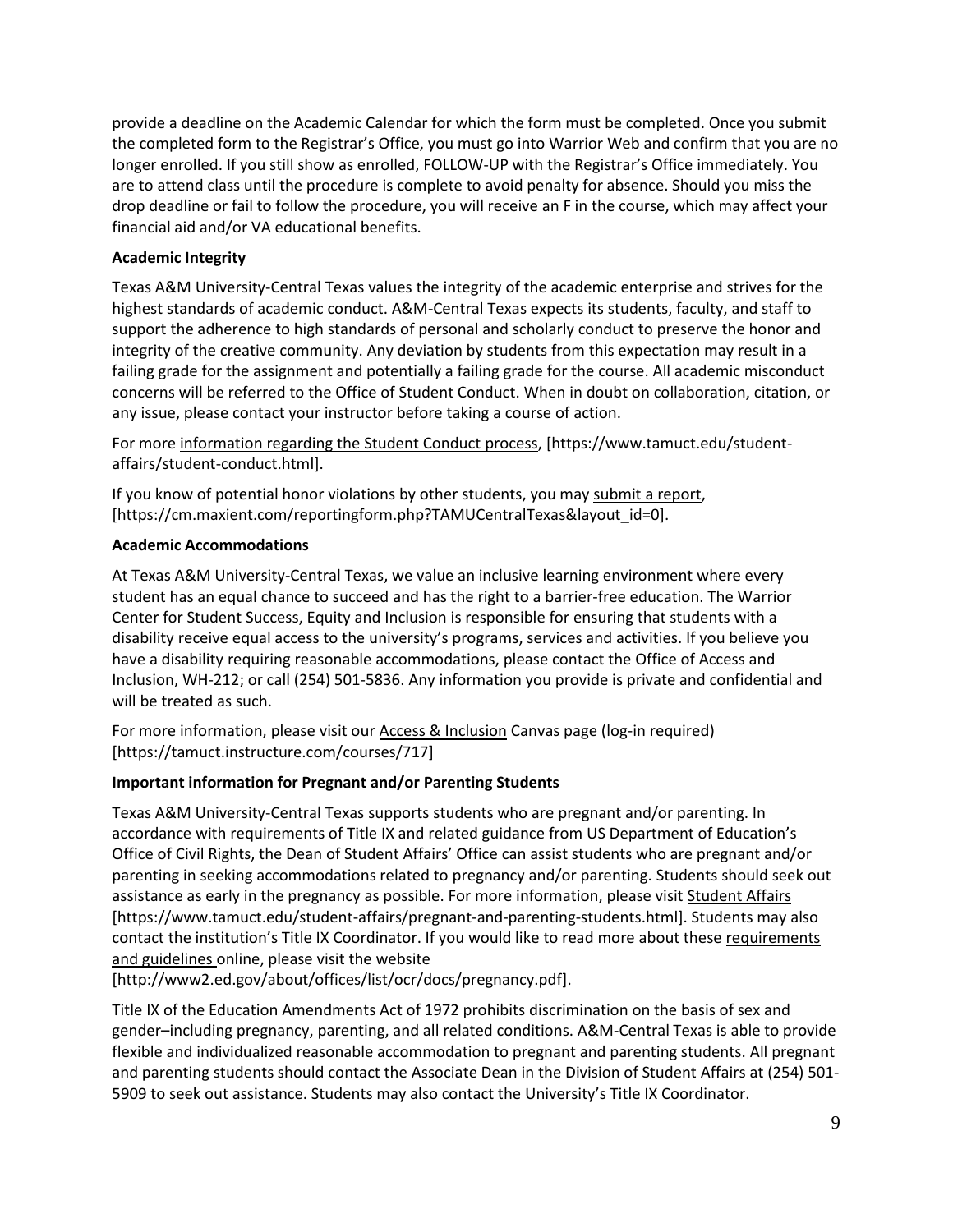# **Tutoring**

Tutoring is available to all A&M-Central Texas students, both virtually and in-person. Student success coaching is available online upon request.

If you have a question, are interested in becoming a tutor, or in need of success coaching contact the Warrior Center for Student Success, Equity and Inclusion at (254) 501-5836, visit the Warrior Center at 212 Warrior Hall, or by emailing [WarriorCenter@tamuct.edu.](mailto:WarriorCenter@tamuct.edu)

To schedule tutoring sessions and view tutor availability, please visit Tutor [Matching](https://tutormatchingservice.com/TAMUCT) [Services](https://tutormatchingservice.com/TAMUCT) [https://tutormatchingservice.com/TAMUCT] or visit the Tutoring Center in 111 Warrior Hall.

Chat live with a remote tutor 24/7 for almost any subject from on your computer! Tutor.com is an online tutoring platform that enables A&M-Central Texas students to log in and receive online tutoring support at no additional cost. This tool provides tutoring in over 40 subject areas except writing support. Access Tutor.com through Canvas.

## **University Writing Center**

University Writing Center: Located in Warrior Hall 416, the University Writing Center (UWC) at Texas A&M University–Central Texas (A&M–Central Texas) is a free service open to all A&M–Central Texas students. For the Spring 2022 semester, the hours of operation are from 10:00 a.m.-5:00 p.m. Monday thru Thursday in Warrior Hall 416 (with online tutoring available every hour as well) with satellite hours available online only Monday thru Thursday from 6:00-9:00 p.m. and Saturday 12:00-3:00 p.m.

Tutors are prepared to help writers of all levels and abilities at any stage of the writing process. While tutors will not write, edit, or grade papers, they will assist students in developing more effective composing practices. By providing a practice audience for students' ideas and writing, our tutors highlight the ways in which they read and interpret students' texts, offering guidance and support throughout the various stages of the writing process. In addition, students may work independently in the UWC by checking out a laptop that runs the Microsoft Office suite and connects to WIFI, or by consulting our resources on writing, including all of the relevant style guides. Whether you need help brainstorming ideas, organizing an essay, proofreading, understanding proper citation practices, or just want a quiet place to work, the UWC is here to help!

Students may arrange a one-to-one session with a trained and experienced writing tutor by making an appointment via [WCOnline](https://tamuct.mywconline.com/) [https://tamuct.mywconline.com/]. In addition, you can email Dr. Bruce Bowles Jr. at bruce.bowles@tamuct.edu if you have any questions about the UWC, need any assistance with scheduling, or would like to schedule a recurring appointment with your favorite tutor by making an appointment vi[a WCOnline](https://tamuct.mywconline.com/) [https://tamuct.mywconline.com/]. In addition, you can email Dr. Bruce Bowles Jr. at bruce.bowles@tamuct.edu if you have any questions about the UWC, need any assistance with scheduling, or would like to schedule a recurring appointment with your favorite tutor.

## **University Library**

The University Library provides many services in support of research across campus and at a distance. We offer over 200 electronic databases containing approximately 400,000 eBooks and 82,000 journals, in addition to the 96,000 items in our print collection, which can be mailed to students who live more than 50 miles from campus. Research guides for each subject taught at A&M-Central Texas are available through our website to help students navigate these resources. On campus, the library offers technology including cameras, laptops, microphones, webcams, and digital sound recorders.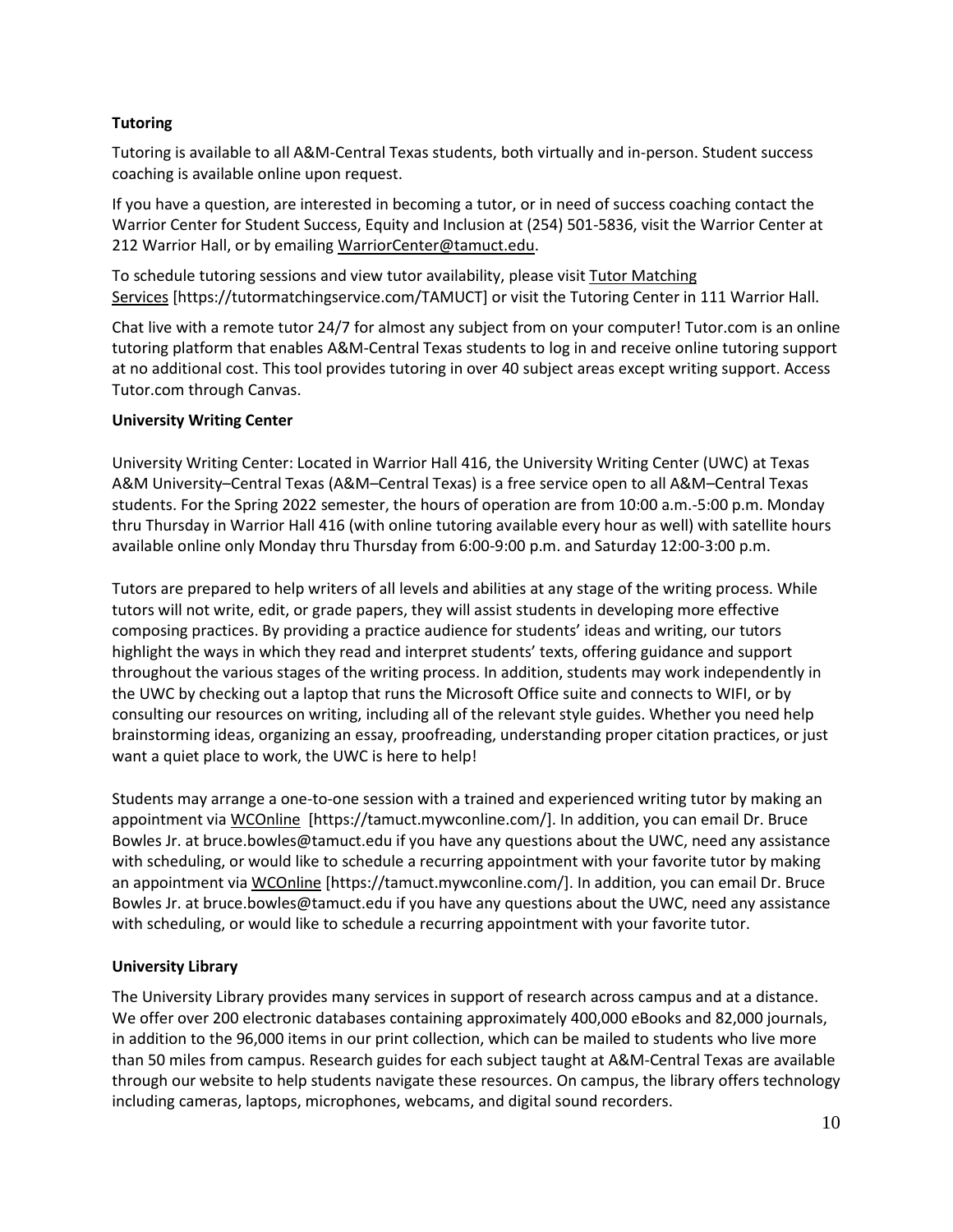Research assistance from a librarian is also available 24 hours a day through our online chat service, and at the reference desk when the library is open. Research sessions can be scheduled for more comprehensive assistance, and may take place virtually through WebEx, Microsoft Teams or in-person at the library. Schedule an [appointment](https://nam04.safelinks.protection.outlook.com/?url=https%3A%2F%2Ftamuct.libcal.com%2Fappointments%2F%3Fg%3D6956&data=04%7C01%7Clisa.bunkowski%40tamuct.edu%7Cde2c07d9f5804f09518008d9ab7ba6ff%7C9eed4e3000f744849ff193ad8005acec%7C0%7C0%7C637729369835011558%7CUnknown%7CTWFpbGZsb3d8eyJWIjoiMC4wLjAwMDAiLCJQIjoiV2luMzIiLCJBTiI6Ik1haWwiLCJXVCI6Mn0%3D%7C3000&sdata=KhtjgRSAw9aq%2FoBsB6wyu8b7PSuGN5EGPypzr3Ty2No%3D&reserved=0)

[here](https://nam04.safelinks.protection.outlook.com/?url=https%3A%2F%2Ftamuct.libcal.com%2Fappointments%2F%3Fg%3D6956&data=04%7C01%7Clisa.bunkowski%40tamuct.edu%7Cde2c07d9f5804f09518008d9ab7ba6ff%7C9eed4e3000f744849ff193ad8005acec%7C0%7C0%7C637729369835011558%7CUnknown%7CTWFpbGZsb3d8eyJWIjoiMC4wLjAwMDAiLCJQIjoiV2luMzIiLCJBTiI6Ik1haWwiLCJXVCI6Mn0%3D%7C3000&sdata=KhtjgRSAw9aq%2FoBsB6wyu8b7PSuGN5EGPypzr3Ty2No%3D&reserved=0) [https://tamuct.libcal.com/appointments/?g=6956]. Assistance may cover many topics, including how to find articles in peer-reviewed journals, how to cite resources, and how to piece together research for written assignments.

Our 27,000-square-foot facility on the A&M-Central Texas main campus includes student lounges, private study rooms, group work spaces, computer labs, family areas suitable for all ages, and many other features. Services such as interlibrary loan, TexShare, binding, and laminating are available. The library frequently offers workshops, tours, readings, and other events. For more information, please visit our Library [website](https://nam04.safelinks.protection.outlook.com/?url=https%3A%2F%2Ftamuct.libguides.com%2Findex&data=04%7C01%7Clisa.bunkowski%40tamuct.edu%7C7d8489e8839a4915335f08d916f067f2%7C9eed4e3000f744849ff193ad8005acec%7C0%7C0%7C637566044056484222%7CUnknown%7CTWFpbGZsb3d8eyJWIjoiMC4wLjAwMDAiLCJQIjoiV2luMzIiLCJBTiI6Ik1haWwiLCJXVCI6Mn0%3D%7C1000&sdata=2R755V6rcIyedGrd4Os5rkgn1PvhHKU3kUV1vBKiHFo%3D&reserved=0)

[http://tamuct.libguides.com/index].

# **OPTIONAL POLICY STATEMENTS**

# **A Note about Sexual Violence at A&M-Central Texas**

Sexual violence is a serious safety, social justice, and public health issue. The university offers support for anyone struggling with these issues. University faculty are mandated reporters, so if someone discloses that they were sexually assaulted (or a victim of Domestic/Dating Violence or Stalking) while a student at TAMUCT, faculty members are required to inform the Title IX Office. If you want to discuss any of these issues confidentially, you can do so through Student Wellness and Counseling (254-501- 5955) located on the second floor of Warrior Hall (207L).

Sexual violence can occur on our campus because predators often feel emboldened, and victims often feel silenced or shamed. It is incumbent on ALL of us to find ways to actively create environments that tell predators we don't agree with their behaviors and tell survivors we will support them. Your actions matter. Don't be a bystander; be an agent of change. For additional information on campus policy and resources visit the [Title IX webpage](https://www.tamuct.edu/compliance/titleix.html) [\[https://www.tamuct.edu/compliance/titleix.html\]](https://www.tamuct.edu/compliance/titleix.html).

## **Behavioral Intervention**

Texas A&M University-Central Texas cares about the safety, health, and well-being of its students, faculty, staff, and community. If you are aware of individuals for whom you have a concern, please make a referral to the Behavioral Intervention Team. Referring your concern shows you care. You can complete the [referral](https://cm.maxient.com/reportingform.php?TAMUCentralTexas&layout_id=2) online

[https://cm.maxient.com/reportingform.php?TAMUCentralTexas&layout\_id=2].

Anonymous referrals are accepted. Please see th[e Behavioral Intervention Team](https://www.tamuct.edu/bit) website for more information [https://www.tamuct.edu/bit]. If a person's behavior poses an imminent threat to you or another, contact 911 or A&M-Central Texas University Police at 254-501-5805.

# **Copyright Notice**

Students should assume that all course material is copyrighted by the respective author(s). Reproduction of course material is prohibited without consent by the author and/or course instructor. Violation of copyright is against the law and Texas A&M University-Central Texas' Code of Academic Honesty. All alleged violations will be reported to the Office of Student Conduct.